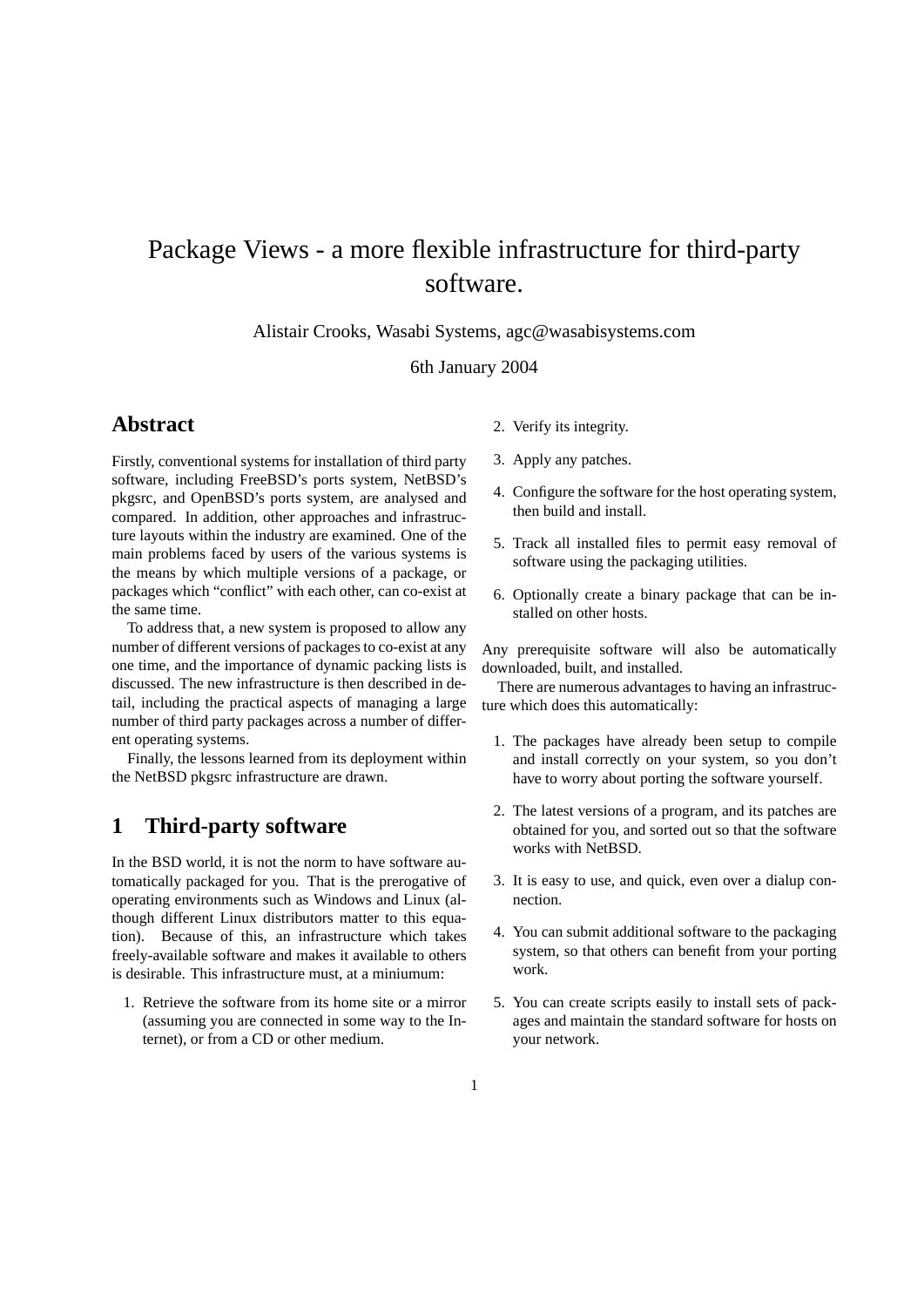- 6. The same ease of use and maintenance applies to both binary and source based packages.
- 7. All packages are installed in a consistent directory tree, including binaries, libraries, man pages, and other documentation.
- 8. Optional configuration parameters are controlled by a single central config file, including install prefix, acceptable software licenses, and domestic(US) or international encryption requirements.
- 9. The packages are sorted into categories, providing useful lists of tools to browse through, all guaranteed to work.
- 10. Pkgsrc knows about primary distribution and mirror sites for source packages, so you can install even when that URL you memorize doesn't work.

This infrastructure helps out people new to the BSD platform by giving them pre-ported software, and helps out the "old lags" too by lifting the burden of having to duplicate the work that others may have done before them.

This, however, is nothing new. The FreeBSD ports collection has been doing this since 1993.

### **1.1 What is pkgsrc?**

In 1997, NetBSD decided to introduce a thirdparty software infrastructure, and base it on the the FreeBSD ports collection http://www.freebsd. org/ports/index.html. The pkg\_install tools were imported into the NetBSD CVS repository in June 1997, followed by the basic bsd.port.mk file to the share/ hierarchy, and then the basic pkgsrc infrastructure in early October 1997. For more information on the NetBSD Packages collection, see the relevant documentation on the NetBSD web site a short-cut to the relevant page on the NetBSD web site. http://www.pkgsrc.org/

The figures for the growth of pkgsrc are given by Hubert Feyrer in The Growth of the Packages Collection http://www.netbsd.org/Documentation/ software/pkg-growth.html. There were 3214 packages in the packages collection at the end of September 2002. This compares to over 7000 for FreeBSD, and around 2000 for OpenBSD (although OpenBSD have a "flavors" enhancement to their ports system which reduces the overall number of packages).

One of the problems of bringing over ports from the FreeBSD ports collection has been that NetBSD is primarily a multi-architecture operating system. To the NetBSD people, a "port" means NetBSD running on a different architecture. (17 different processor families, 23 different architectures, 50+ platforms). Hence the name had to change, and the SI unit for NetBSD's third party software collection came to be known as a "package". A place in the CVS repository to house the infrastructure for the packages had to be found, and so that place came to be known as pkgsrc, modelled after the existing basesrc, xsrc, othersrc directories. "pkgsrc" was born.

### **1.2 How does it differ from the ports collection?**

The NetBSD packages team made a number of significant changes. A full list of these changes can be gleaned from the web interface to the NetBSD CVS repository. the web interface to the NetBSD CVS repository http: //cvsweb.netbsd.org/bsdweb.cgi/.

- 1. bsd.port.mk and the mtree files were moved to be in the pkgsrc hierarchy, and use relative paths to refer to files within pkgsrc. This allows us to have a number of pkgsrc trees checked out and in use at the same time.
- 2. Real CONFLICT handling was added to packages.
- 3. Wildcard and relative matching of package version numbers was added
- 4. "just-in-time su(1)" functionality was added, so that people can do everything except package installation as unprivileged users
- 5. pkgsrc was ported to Solaris, and then to Linux and Darwin, so that people can use pkgsrc on those platforms. This used to be done by means of a compatibility layer called Zoularis, but is now done natively, using the othersrc/bootstrap-pkgsrc generic bootstrap kit. Debugging output was improved at the same time. We have a truly generic bsd.pkg.mk, whereby different Operating Systems use abstract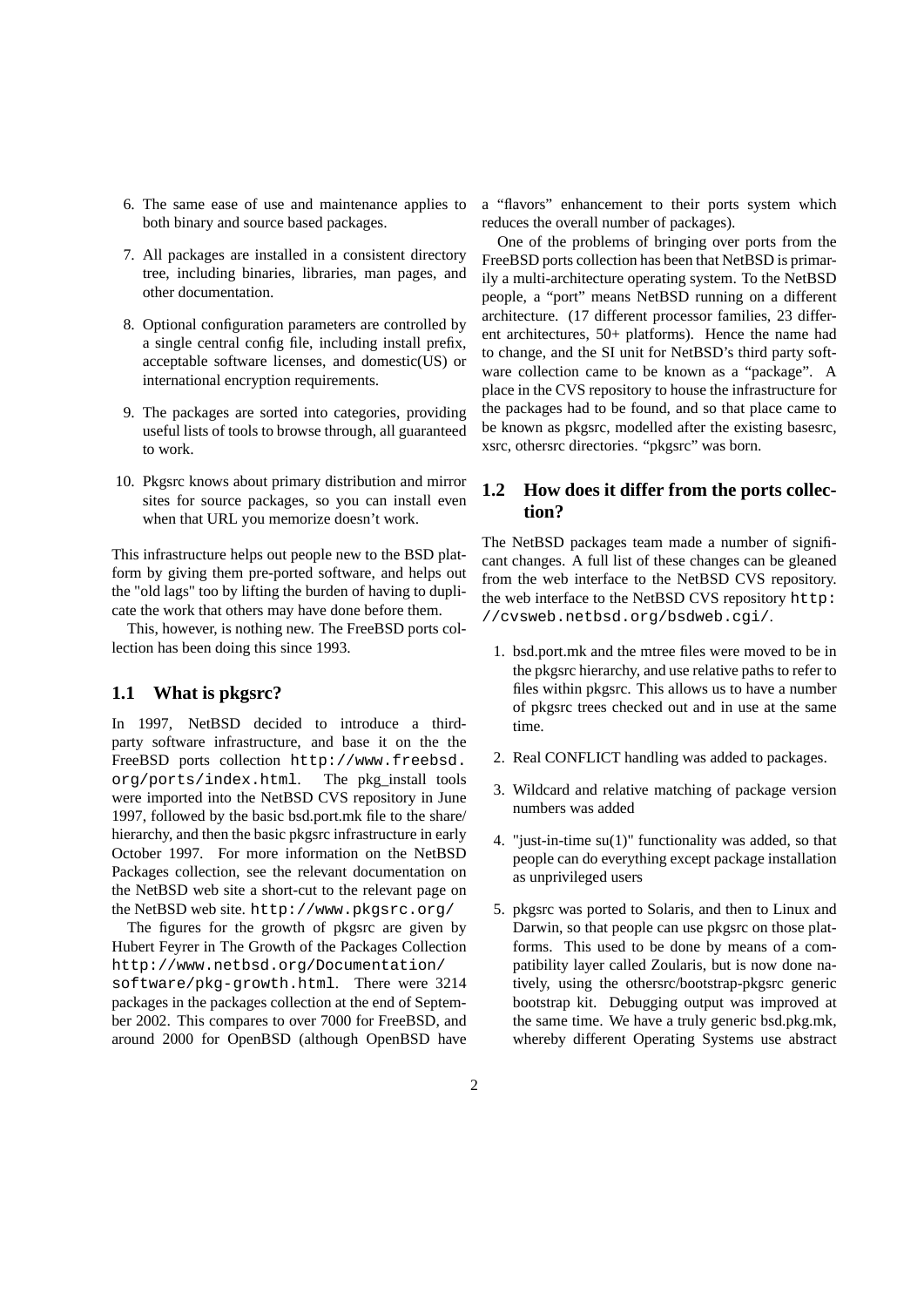values defined in a defs.\${OPSYS}.mk, and these abstractions are then used within bsd.pkg.mk. This makes it much easier to port pkgsrc to other operating systems.

- 6. The specification of default values was made the same across all packages, with a single file which is automatically included in the make(1) process bsd.pkg.defaults.mk - and differences from the defaults can be placed in /etc/mk.conf. One single file was made which can be included by package Makefiles in order to pick up standard defaults, and also any differences from the norm as specified in /etc/mk.conf - package Makefiles simply .include "../../mk/bsd.prefs.mk" before any make(1) .if ... conditionals.
- 7. "buildlink" functionality was introduced, which ensures that the correct files are used in the build and linking processes.
- 8. Manual pages are not specified in a package Makefile - if a package has files, they are all included in the package's PLIST.
- 9. Simple coarse-grained locking was added to pkgsrc using shlock $(1)$ . If a package is being built, subsequent attempts to build the same package will lock, waiting for the first package to finish building.
- 10. The package tools were given the ability to use digitally-signed packages - if a package has been signed, the user can be prompted whether or not to install a package, depending on whether or not the creator of the binary package is trusted.
- 11. Message digests of all relevant patch files were generated, so that people using sup or extracting patch files over an existing set of patch files will only get the necessary patches applied. (If the digest doesn't match, the patch file is not applied). Support was added for message digests other than md5 for distfiles and patches, by using the digest package, and support for SHA256 and SHA512 was added to the digest package
- 12. The ACCEPTABLE\_LICENCE feature was added to /etc/mk.conf, to ensure that people only installed packages with whose licence they agreed.
- 13. Automatic calculation of the effective date of the pkg\_install tools is carried out. If the tools are too old, the user will be told this, and how to fix it (typically, by installing the pkg\_install package). Full-pathname symbolic links are adjusted in pkg\_create(1) to be relative to \${PREFIX}, if appropriate. This helps with binary packages.
- 14. An xpkgwedge package was added, which makes packages which would normally be installed in \${X11BASE} be installed in \${LOCALBASE}. pkg info(1) will find out the installed prefix of a package dynamically, rather than guessing at \${X11BASE} or \${LOCALBASE}
- 15. The MASTER\_SITE\_SORT definition was added whereby we can sort the MASTER SITES so that the nearest toplogically get tried first, and FAILOVER FETCH was added so that, when retrieving distfiles, the distfile digests can be checked, and, if they don't match, the distfile will be considered incorrect, and the next site will be tried.
- 16. The object format for shared libraries is determined dynamically at package install time rather than using a hard-coded table - this is much more dynamic, and allows NetBSD ports to migrate from a.out to ELF with no appreciable changes to the pkgsrc infrastructure. All binaries and shared libs are checked after installation to make sure that any shared libs are found correctly by said binaries and other shared libraries.
- 17. The audit-package package was added, which uses the relational matching of package names to scan a published list of known vulnerabilities, which is maintained by the NetBSD Security Officer, and published on ftp.netbsd.org as the vulnerabilities file ftp://ftp.netbsd.org/pub/NetBSD/ packages/distfiles/vulnerabilities, along with a small script to download it. This allows users to be notified automatically if there is a vulnerability in one of their installed packages, and does away with the need for security advisories for packages.
- 18. "system packages" have been added to the base system, whereby all system utilities and kernels can be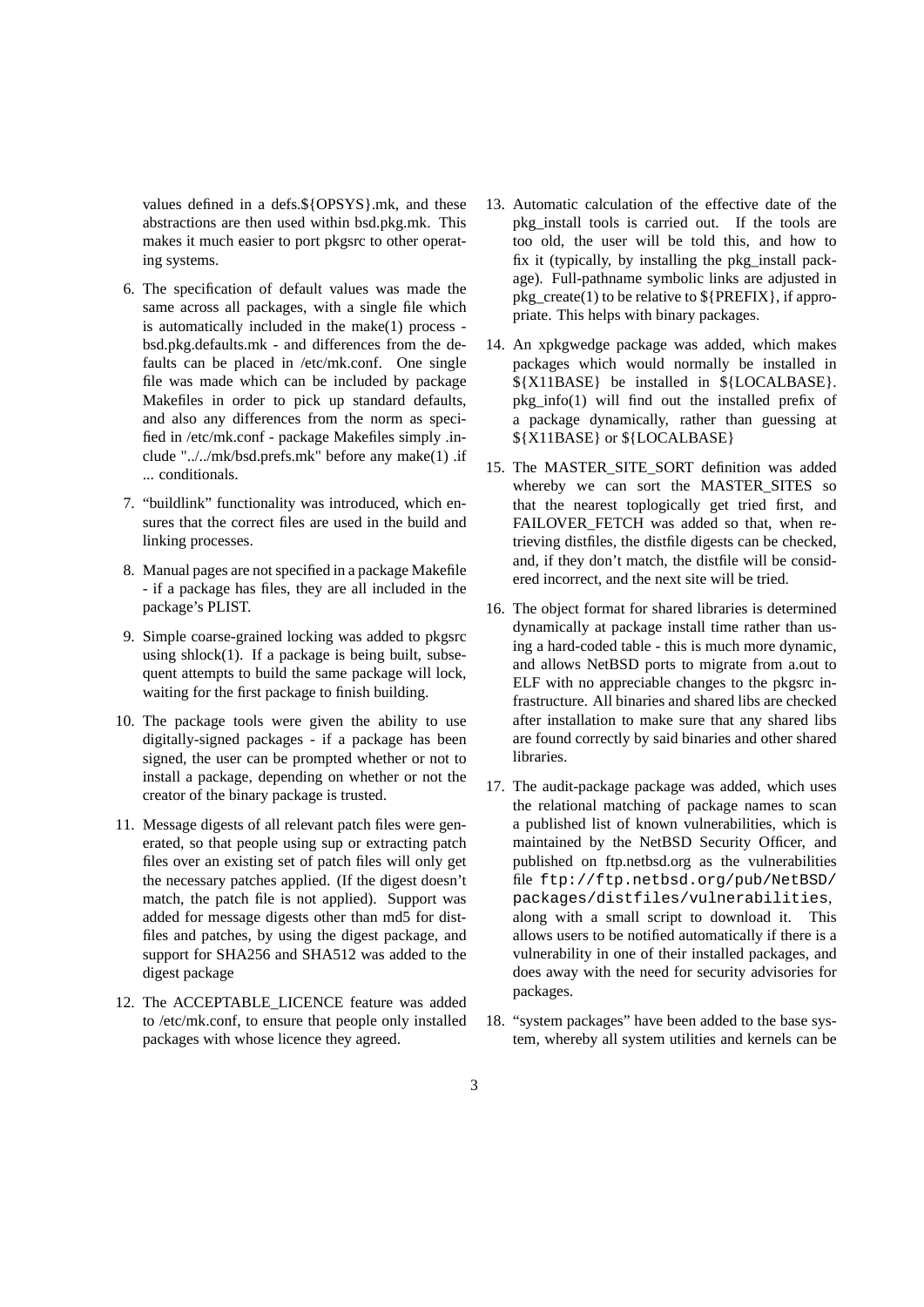treated as packages, and deleted, added, matched, updated at will.

- 19. The BUILD\_DEPENDS semantics were changed to match the existing DEPENDS syntax - the first component is now a pkg info(1) recognisable package name (with possible relational or alternate matching)
- 20. Special handling for the installation of rc.d scripts, create users, and install example files has been added
- 21. A new framework for handling info files generation and installation was added
- 22. A "replace" target was introduced, which updates a package in place, modifying any packages which use it. There's also an "undo-replace" target
- 23. A finer-grained INTERACTIVE\_STAGE definition was introduced, so that builds can continue better unattended

and many, many more enhancements, improvements and speedups.

OpenBSD have also made a number of separate improvements (they have made many more, these are simply some of the main ones)

- 1. They were the first to speed up the building process by eliminating the use of .USE macros.
- 2. They have implemented their "FAKE" functionality to provide staged installations (similar to Debian packages).
- 3. They implemented "flavors" functionality, whereby a package can be built in a number of ways, for example with or without X11 functionality.

FreeBSD have continued to grow their ports collection, and still have the most packages - near 7000 at the last count.

# **2 The current situation**

The conventional \*BSD ways of installing software (NetBSD's pkgsrc, FreeBSD/OpenBSD ports system) install directly into \${LOCALBASE}, possibly overwriting existing files. This has certain disadvantages:

- 1. There can only be one version of a piece of software installed at any one time. There are numerous occasions when it is desirable to have a newer copy of software to be evaluated, whilst still using the production copy of this. One approach is to install the package to be evaluated by using a different prefix, but there are numerous package management problems with this approach, and it does not scale well.
- 2. It is often possible that a package overwrites a working version of another unrelated package simply because they contain commands or libraries header files with the same name. Whilst this may seem trivial, and a simple choice has to be made as to the more appropriate package to have installed under these circumstances, it is often more complicated than that. Other packages may demand certain choices be made, which may not be convenient for individual users.
- 3. Problems can arise when some third party software is upgraded, and a lot of other software depends upon it (libpng, jpeg, zlib). All of the packages which use the updated package have to be re-linked, and the only feasible way to do that is to de-install all of them, with the ensuing problems that that can bring. Various attempts have been made to work around this situation (retiring packages, pkg\_hack, "make replace"), but none of these has addressed the fundamental problem.

It is desirable to have a means whereby two packages with the same file system entries can co-exist. As explained above, one method of doing this is to install the newer package into a \${LOCALBASE} in a different location, but this does not scale at all well, and we run into problems with the metadata files in \${PKG\_DBDIR}. It is clear that a different approach is needed.

### **3 Other approaches**

Some other approaches to the problems outlined above have been tried:

1. Using separate machines (where they are available) to install newer versions of packages, test their sta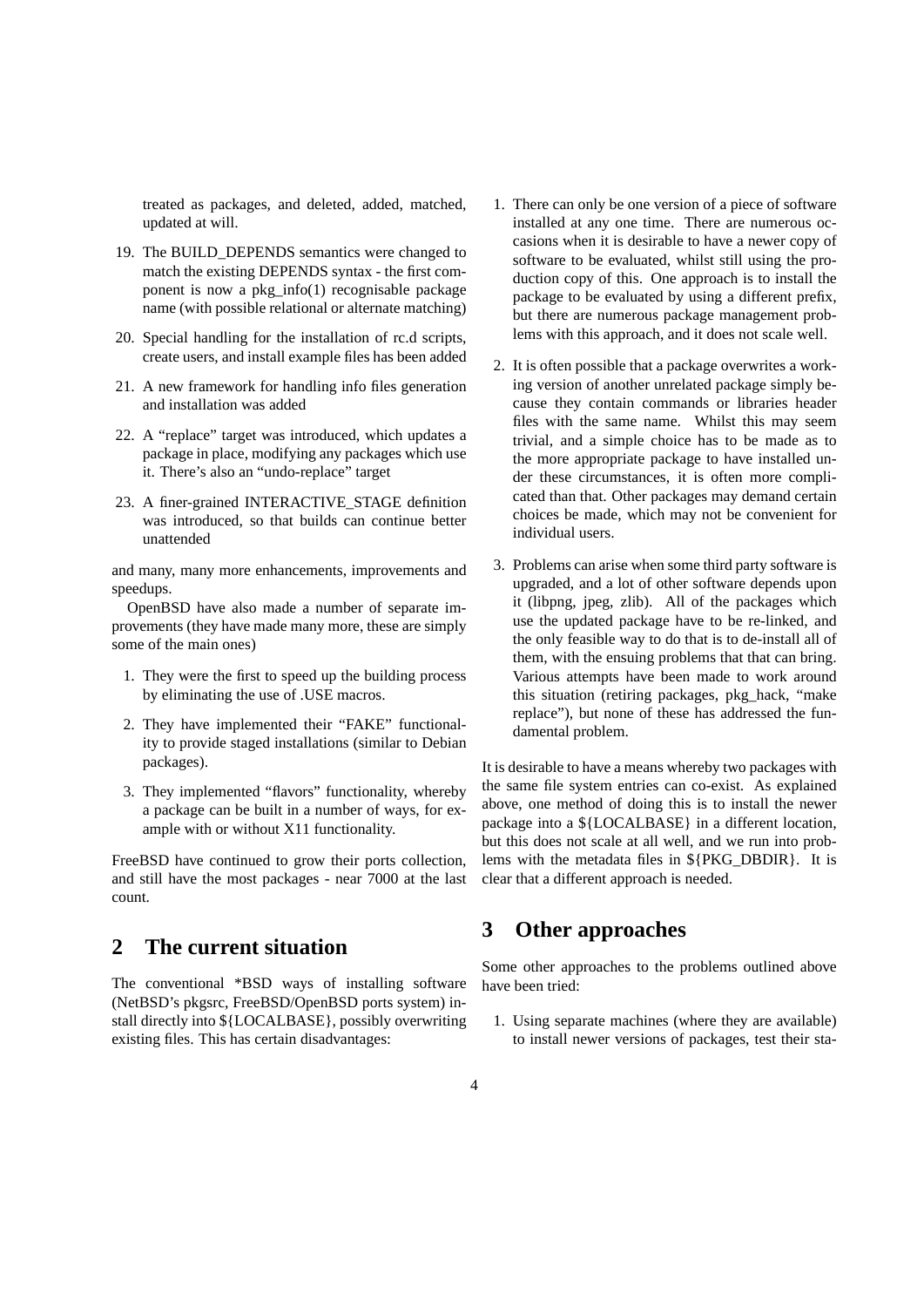bility and functionality, and then finally deploy them across a network of machines.

- 2. "Retiring" packages (where shared objects are retained under a differently-named package) will only work properly when the major number of the shared objects are changed on ELF platforms.
- 3. OpenBSD's "FAKE", a staged installation approach similar to Debian's, will only allow one version of a package to be installed at any one time. In this case, a binary package is created in the staging area, and that binary package is added to the destination. This has the benefit of creating a binary package which can then be installed on other systems, and otherwise manipulated.
- 4. CMU's depot software http://andrew2. andrew.cmu.edu/depot/ is a large piece of software which creates a tiered environment for third party software packages. Some consider it too unwieldy for use in a packaging environment, and mandates an interesting bootstrap procedure and difficult management and configuration problems. One of our pkgsrc developers used this for his own packaging system before switching to pkgsrc (on Solaris). Maintenance was the main reason he cited for this.
- 5. GNU's stow program http://www.gnu.ai. mit.edu/software/stow/stow.html is a very useful program, which uses a tiered approach to software installation. Unfortunately, stow is written in Perl, which again provides us with some bootstrap problems. The program is also distributed under the GPL, and we'd rather not go there.
- 6. Various other packaging efforts http://www. encap.org/ also use a tiered approach to the installation of software

After much consideration, it was decided that the approaches outlined above could be improved. Some experiments were made with a staged installation approach, similar to OpenBSD's "FAKE" approach, but other problems with this method encountered. Three approaches to installing a package into a staging area were identified:

- 1. The package's build mechanism already provided a means of installing into a staging area - packages which have been modified for Debian's \${DEST-DIR}, for example, and newer X11-based packages which also installed into  $\S$ {DESTDIR}. This approach was known as the "DESTDIR" approach.
- 2. A number of wrapper scripts were written, to enable install(1),  $ln(1)$ ,  $cp(1)$  and other programs which are used to install packages into \${LOCALBASE} to take the same arguments as at present, but modify these arguments internally to point to the staging area. This approach was found to be applicable in most circumstances, although we also encountered problems with packages which used GNU libtool, perl and other utilities to install their files, and a surprising number of wrapper scripts had to be written.
- 3. by setting \${LOCALBASE} to include a specific \${DESTDIR} component, and passing that down to sub-make invocations within the package build and installation procedures.

However, these experiments showed that this approach was simply were papering over the cracks - the base problem (that you can have only one version of a package installed at any one time) still existed, and had not been worked around in any way by this.

### **4 The aims of package views**

Having studied the problem, it was obvious that a better method of installing packages into a destination was necessary. The main aim was that multiple versions of a package should be capable of being installed at any one time. There were also subsidiary aims, too:

- 1. to allow any number of different versions of packages to co-exist at any one time
- 2. to allow the testing of different versions of packages on a single machine at any one time
- 3. to allow more dynamic conflict detection at install time
- 4. whilst continuing to use the existing pkg\_install tools.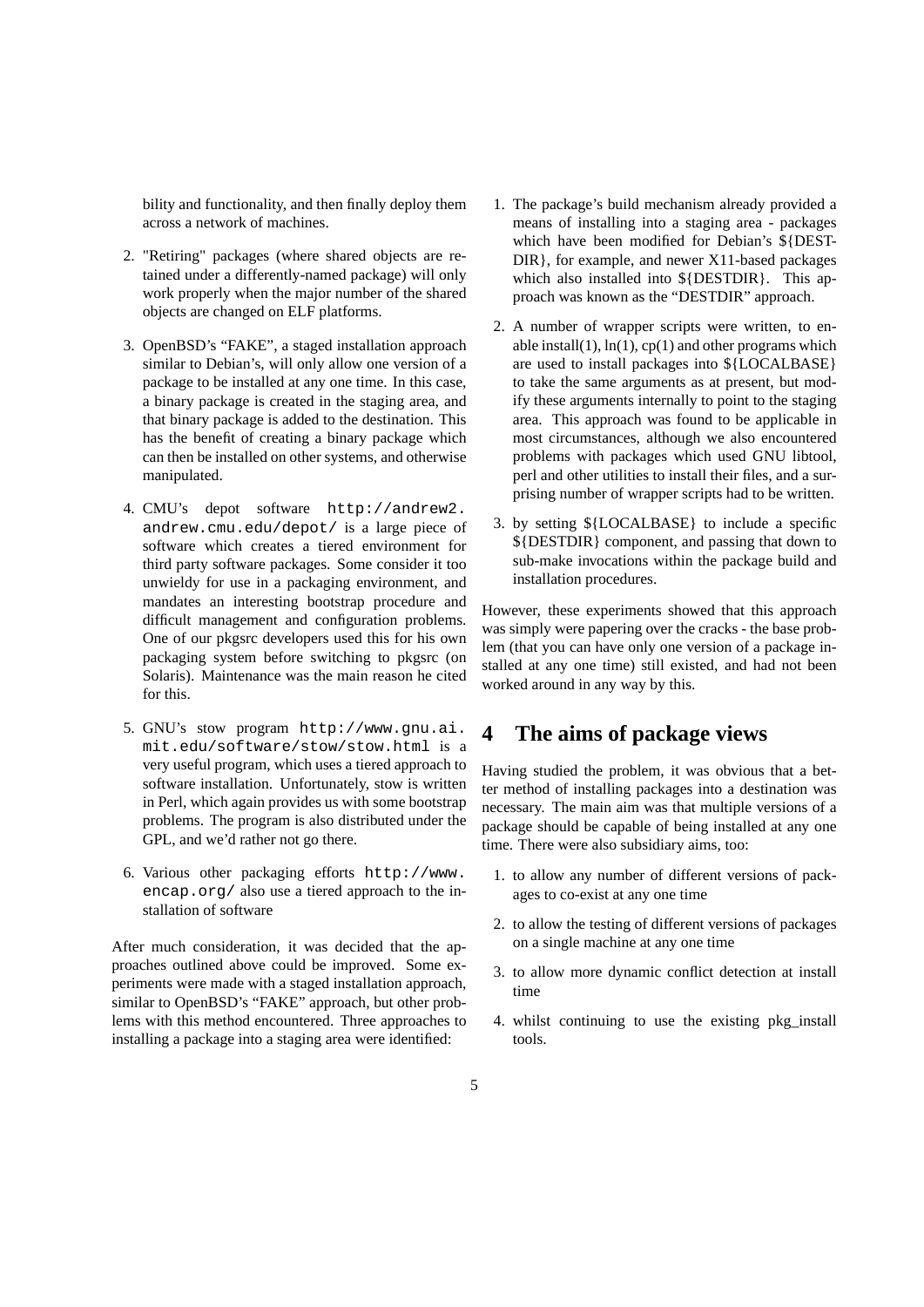#### **4.1 Dynamic Packing Lists**

It was subsequently realised that if a package was installed in its own hierarchy, then dynamic PLISTs could also be supported. From its inception, pkgsrc has used a static list of files which constitute the package. This list of files is called a "PLIST", which is short for "Packing LIST". Over the years, the PLISTs have taken up more and more time in package maintenance, requiring manipulation for:

- gzipped or standard manual pages
- shared object and library differences by platform and by object format (ELF or a.out)
- changes to reflect other packages installed on a machine (which may not be desired or necessary)
- the machine architecture
- the version of the operating system software
- the version number of the package itself

If PLISTs could be created at installation time, a lot of this extra maintenance would disappear. Dynamic PLISTs require no manual maintenance, and remove a barrier from anyone wishing to create a pkgsrc entry for a new package. Dynamic PLISTs also mean that the manipulations described above do not have to be performed. There are other packaging systems in existence which use dynamic packing lists (Amdahl's PSF, included in UTS 4.3.3, for example) from which many lessons can be drawn.

### **5 Package Views**

From the basic tenet that multiple versions of a single package need to be installed, it was obvious that a single \${LOCALBASE} directory was insufficient - multiple \${LOCALBASE}s were necessary. It then became obvious that some form of layering would be needed to accomplish this aim. We also observed the way that multiple versions of packages were installed on machines manually by seasoned administrators.

• The basic idea of package views is that a tiered approach, which was later found to be similar to the encap packaging system.

- The basic package is installed into \${LOCAL-BASE}/packages/\${PKGNAME}. This is called the depot directory.
- A custom built shell script is used to build the upper tiers of symbolic links in separate "views", pointing to the files and directories in the depot directory.

Using these ideas, we build up small hierarchies per package. Symbolic links are made to each of the files and symbolic links which constitute a package, and those symbolic links are referenced, rather than the original file within the small hierarchy of the package. For example, with a number of packages installed, the contents of the \${LOCALBASE}/packages directory is shown in Figure 1.

Within each of these "depot" directories, the hierarchy is shown in Figure 2.

As can be seen, the package's metadata files are kept in the depot directory - this is so that the pkg\_install utilities work when used with a \${PKG\_DBDIR} value of \${LOCALBASE}/packages (so that relational matching of package names and version numbers continue to work). Once the files have been installed in the depot directory, we then create a "view" of that package's entries under \${LOCALBASE}. This is called the default view.

We make a "linkfarm" of symbolic links to the entries under \${LOCALBASE}/packages/\${PKGNAME} for each of the files and symbolic links in the package. If there is a package-specific directory in the depot directory, it will be created as a directory in \${LOCALBASE}, provided it does not yet exist. If there is already an entry under \${LOCALBASE} with the same name, that symbolic link is replaced by the new symbolic link. This is not such a drastic move as it is at the present time - since the entry under \${LOCALBASE} is merely a symbolic link, the entry in the other depot directory is not touched in any way.

The linkfarm is created by an extra Bourne shell script, and was written to do the same work as the GNU stow program, except for the folding of directories. The linkfarm script takes the same (long and short) arguments as stow, and performs the same job.

When the linkfarm has been created, a +VIEWS metadata file is added to the depot directory. This file contains the views which have been built on top of the depot directory.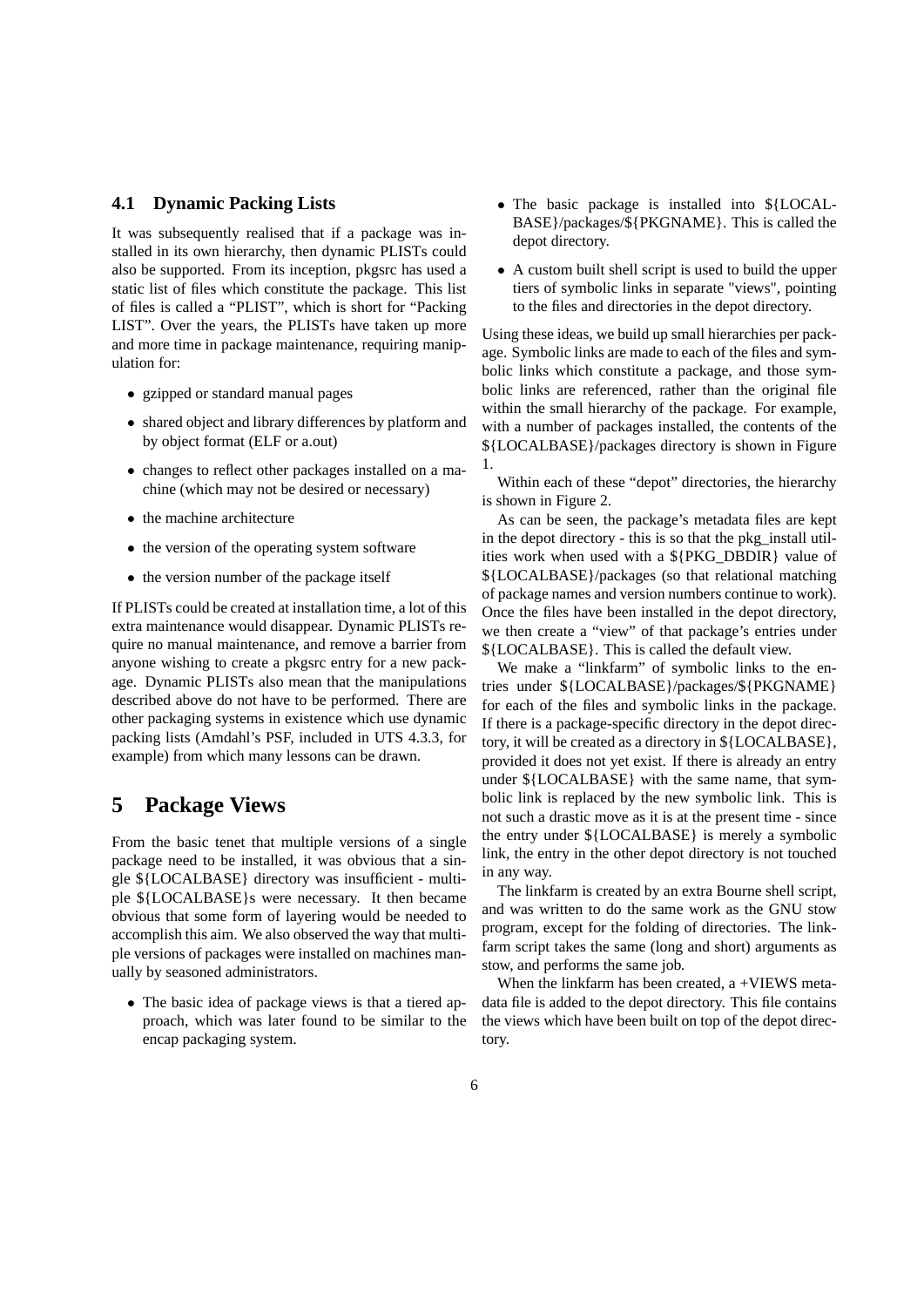```
[15:54:02] agc@sys1 /usr/vpkg/packages 13 > ls -al
total 150
drwxr-xr-x 147 root wheel 4096 May 13 16:09 .
drwxr-xr-x 19 root wheel 512 May 7 20:23 ..
drwxr-xr-x 10 root wheel 512 May 7 15:52 9wm-1.1
drwxr-xr-x 10 root wheel 512 May 7 22:12 GConf-1.0.9
drwxr-xr-x 10 root wheel 512 May 7 17:34 Mesa-3.4.2nb1
drwxr-xr-x 13 root wheel 512 May 7 22:12 ORBit-0.5.15
drwxr-xr-x 10 root wheel 512 Apr 25 09:55 Xaw3d-1.5
drwxr-xr-x 13 root wheel 512 May 13 11:37 a2ps-4.13.0.2
drwxr-xr-x 13 root wheel 512 May 7 16:36 abiword-personal-0.99.5
drwxr-xr-x 13 root wheel 512 Apr 26 19:23 autoconf-2.13
drwxr-xr-x 13 root wheel 512 Apr 26 19:23 automake-1.4.5nb1
drwxr-xr-x 13 root wheel 512 Apr 25 11:15 bison-1.35
drwxr-xr-x 10 root wheel 512 May 7 22:12 bonobo-1.0.18nb1
drwxr-xr-x 10 root wheel 512 May 7 17:34 control-center-1.4.0.4
drwxr-xr-x 13 root wheel 512 May 8 21:40 curl-7.9.6
... etc ...
```
Figure 1: the contents of the \${LOCALBASE}/packages directory

There is one default view, and all packages have a view in the default view.

Any number of other views can also be created. For example, a "devel" view could be created specifically for packages which have to be tested and evaluated before being put into production use. In a similar way, "kde2", "kde3" and "gnome2" views could be created in order to appraise those specific groups of packages. We are occasionally asked about putting all GNU utilities under a separate \${PREFIX} in pkgsrc - with package views, these packages can quite simply be pulled up into a "gnu" view.

It should be noted that all packages, even the X11 based ones, need to install into the same \${LOCAL-BASE} directory. This means that xpkgwedge is obligatory (xpkgwedge puts a package which would normally be destined to be installed under \${X11BASE} into the normal \${LOCALBASE} hierarchy). This has other benefits too, since xpkgwedge preserves the sanctity of what some consider to be system libraries, and reduces the impact upon the installed package hierarchy when a new version of X11 is installed on the computer, although some re-linking may be necessary.

A package may not be deleted from the depot directory if there are any views of that package in existence. This is to preserve the cleanliness of the views model, to keep a principle of cleaning up after ourselves, and to preserve the sanity of system administrators everywhere. The standard pkg\_delete(1) command can be used to delete a view, as can the linkfarm script. pkg\_delete(1), and linkfarm(1), can also be used to delete a view itself. pkg\_info(1) can be used to view packages in the depot directory or in views.

When the next version of the package comes along, because it has a different package name, it gets installed into a different depot directory. The two different versions exist side by side. If the old view in \${LOCALBASE} still exists, the linkfarm script can be used to delete the old view, before making the new view for the new package version. This ensures that packages linking to the package will pick up the entries in the new version of the package.

At the current time, packages link with pre-requisite packages in \${LOCALBASE}. Over time, we may migrate this to link directly to files in the depot directories, so that packages are built with one canonical version, but doing this has other ramifications, such as the ability to have wildcard dependencies on other packages.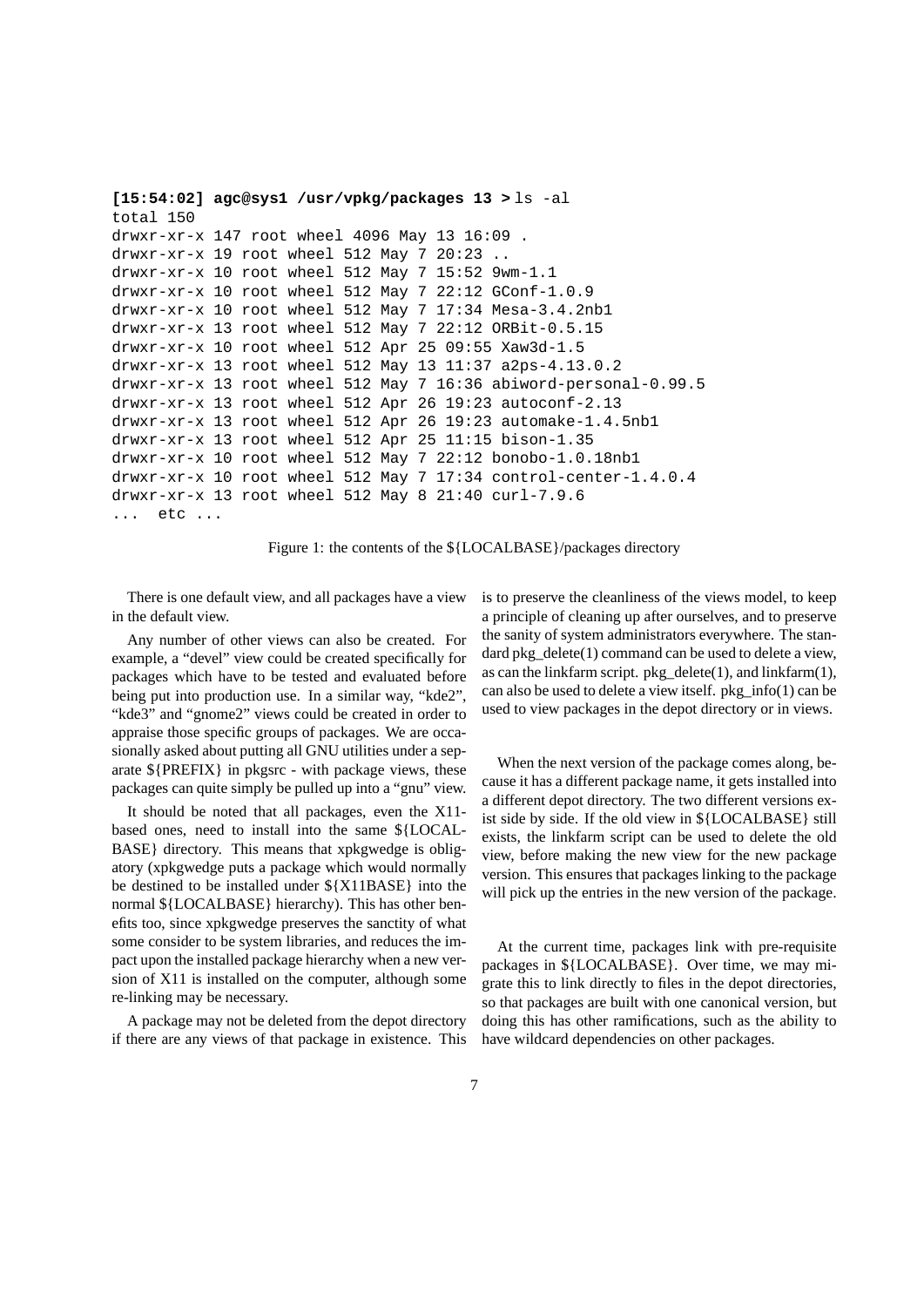```
[16:01:00] agc@sys1 ...vpkg/packages/pth-1.4.1 > ls -al
total 22
-rw-r--r-- 1 root wheel 693 May 7 15:52 +BUILD_INFO
-rw-r--r-- 1 root wheel 374 May 7 15:52 +BUILD_VERSION
-rw-r--1 root wheel 32 May 7 15:52 +COMMENT
-rw-r--r-- 1 root wheel 224 May 7 15:52 +CONTENTS
-rw-r--r-- 1 root wheel 1063 May 7 15:52 +DESC
-rw-r--r-- 1 root wheel 6 May 7 15:52 +SIZE_ALL
-rw-r--r-- 1 root wheel 6 May 7 15:52 +SIZE_PKG
-rw-r--r-- 1 root wheel 17 May 7 15:52 +VIEWS
drwxr-xr-x 10 root wheel 512 May 7 15:52 .
drwxr-xr-x 147 root wheel 4096 May 13 16:09 ..
drwxr-xr-x 2 root wheel 512 May 7 15:52 bin
drwxr-xr-x 3 root wheel 512 May 7 15:52 etc
drwxr-xr-x 3 root wheel 512 May 7 15:52 include
drwxr-xr-x 2 root wheel 512 May 7 15:52 info
drwxr-xr-x 4 root wheel 512 May 7 15:52 lib
drwxr-xr-x 2 root wheel 512 May 7 15:52 libexec
drwxr-xr-x 25 root wheel 512 May 7 15:52 man
drwxr-xr-x 7 root wheel 512 May 7 15:52 share
[16:01:02] agc@sys1 ...vpkg/packages/pth-1.4.1 >
```
Figure 2: the contents of a "depot" directory

# **6 Practical Aspects of Package Views**

#### **6.1 Views**

A package's files are always in one canonical location, the depot directory. On top of that, views can be constructed.

- There is a default view, which defaults to \${LOCAL-BASE}.
- Any number of views can be added.
- The traditional NetBSD pkg\_install(1) tools are used, with the addition of the script to manage the symbolic link farms.

### **6.2 \${LOCALBASE} vs. \${X11BASE}**

Traditionally, packages have installed into \${LOCAL-BASE}, or \${X11BASE}, depending upon a number of issues.

NetBSD's pkgsrc has a utility called xpkgwedge which forces all packages which would normally install into \${X11BASE} into \${LOCALBASE}, thereby keeping the X11 tree "clean".

#### **6.3 \${PREFIX}**

With xpkgwedge installed on a computer, all packages now install into \${LOCALBASE}. The floating \${PRE-FIX} definition is now unnecessary. However, \${PRE-FIX} is used in most of the packages' own Makefiles to represent the installation prefix.

We thus "move" the \${PREFIX} definition to refer to the depot directory, \${LOCAL-BASE}/packages/\${PKGNAME}. This gives us a simple and easy way to refer to the depot directory from package Makefiles.

#### **6.4 bsd.pkg.mk internals**

At the present time, packages which use GNU configure scripts are passed the item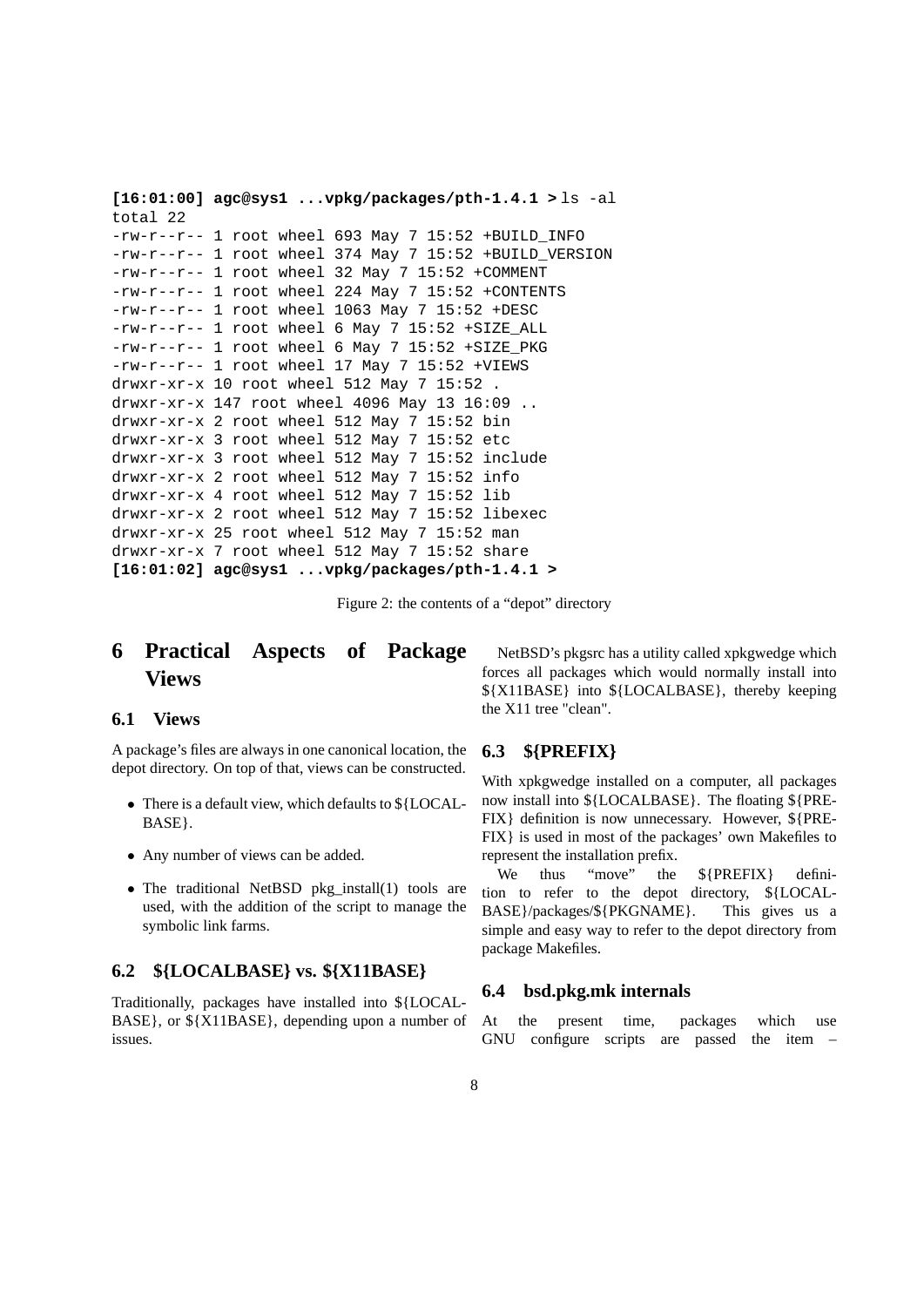$prefix = \frac{S}{GNU}$  CONFIGURE PREFIX where \${GNU\_CONFIGURE\_PREFIX} defaults to \${PREFIX}. With package views, as mentioned above, PREFIX is modified to point to \${LOCAL-BASE}/packages/\${PKGNAME}, and so no further internal manipulation of prefices needs to take place.

### **6.5 Upgrading packages**

Previously, an upgrade or update to a package, especially one containing shared libraries and objects, could be an onerous task, especially (on ELF systems) if a shared library major number change was involved. With packages views, the new package is installed alongside the old one. There are now two possible circumstances (it is assumed that ELF platforms are being used, since almost all systems now use the ELF format):

#### **6.5.1 The majority of cases**

In the overwhelming majority of cases, the newer version of the package is installed in its own depot directory, the linkfarm in the default view to the older version is deleted, and a new linkfarm to the newer version is created in the default view. No further changes are necessary, and it is possible to try out other packages which use this package, even if shared libraries are involved. Note that, should the newer version of the package not function as intended, it is a simple matter to revert to the older version, by deleting the linkfarm in the default view to the newer version, and adding a linkfarm to the default view for the older version. As we optimise for the most common occurrence in all things, this approach brings huge benefits.

#### **6.5.2 A shared library major number change**

Using the existing "overwrite" meachanism, for a few specific and annoying cases, a major number change for a shared library has meant that those packages, and any other packages which re-use them, have to be re-linked. There have been two memorable occasions over the last year (libpng and libiconv) when this has necessitated a large amount of "make update" work. With package views, this situation does not cause any problems, since the old shared library is still around in its depot directory, and the symbolic link to it still exists from the default view; similarily, the new shared library exists in its depot directory, and a symbolic link to its major version exists in the default view, too:

| libwibble.so                | $\rightarrow$ | /usr/pkg/packages/wibble- |
|-----------------------------|---------------|---------------------------|
| 2.0/lib/libwibble.so.2.0    |               |                           |
| libwibble.so.1              | $\rightarrow$ | /usr/pkg/packages/wibble- |
| $1.0$ /lib/libwibble.so.1.0 |               |                           |
| libwibble.so.2              | $\rightarrow$ | /usr/pkg/packages/wibble- |
| 2.0/lib/libwibble.so.2.0    |               |                           |

Whilst the symbolic link to the non-versioned shared library in the default view (libwibble.so) is overwritten, it makes no difference, since that symbolic link is only used for compilation.

### **7 A Worked Example**

### **7.1 An illustration - the depot directory**

The files which constitute the package's entries in the file system are shown in Figure 3.

### **7.2 An illustration - the default view**

The files which constitute the package in the default view are shown in Figure 4.

### **7.3 The Linkfarms**

The symbolic links in the default view, and their targets under the depot directory, are shown in Figure 5.

# **8 Advantages**

With package views, the immediate benefits are the same as the aims:

- 1. to allow any number of different versions of packages to co-exist at any one time
- 2. to allow the testing of different versions of packages on a single machine at any one time
- 3. to allow more dynamic conflict detection at install time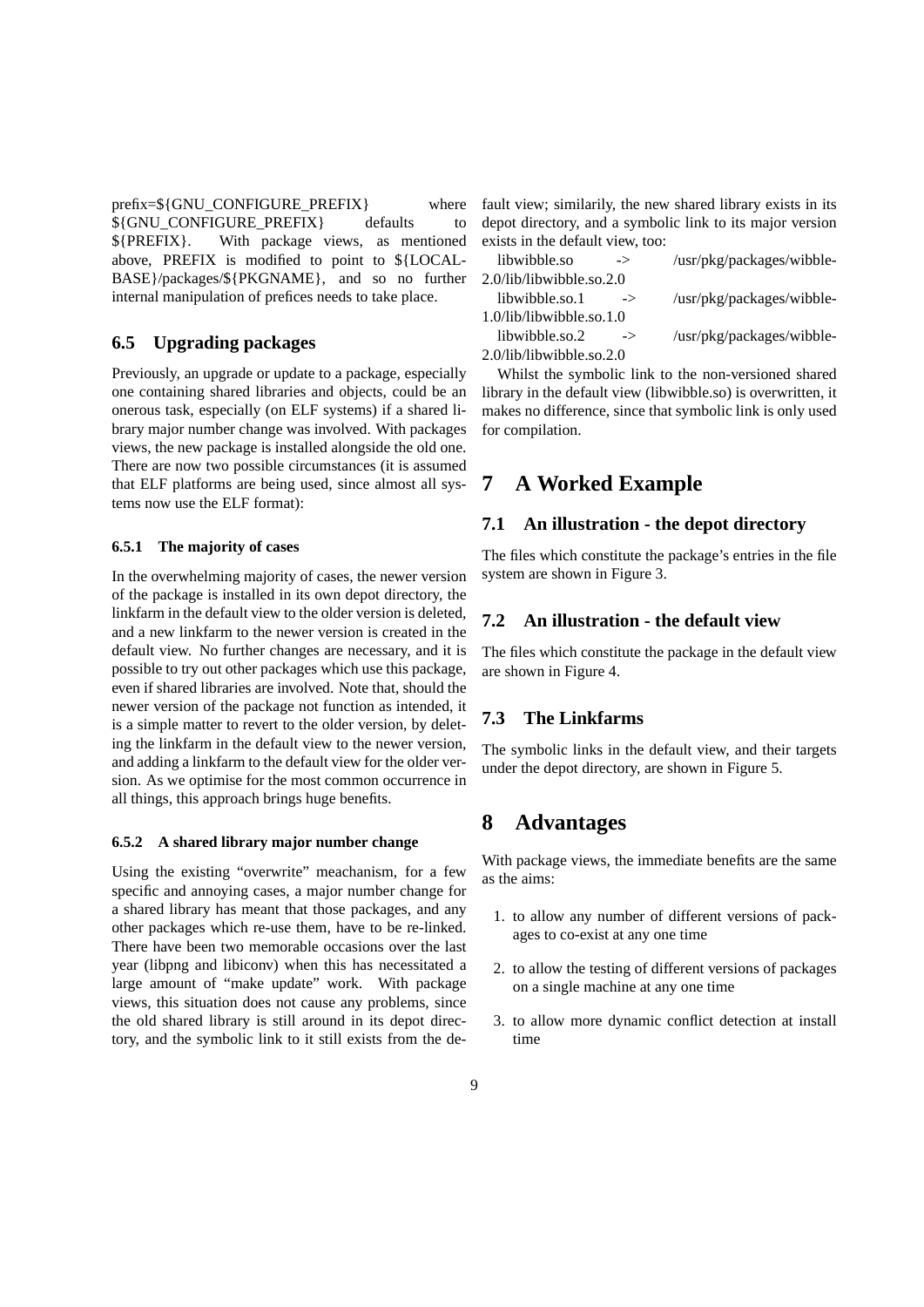**[16:42:15] agc@sys1 /usr/vpkg/packages 339 >** env PKG\_DBDIR=/usr/vpkg/packages pkg\_info -L pth Information for pth-1.4.1: Files: /usr/vpkg/packages/pth-1.4.1/bin/pth-config /usr/vpkg/packages/pth-1.4.1/bin/pthread-config /usr/vpkg/packages/pth-1.4.1/include/pth.h /usr/vpkg/packages/pth-1.4.1/include/pthread.h /usr/vpkg/packages/pth-1.4.1/lib/libpth.a /usr/vpkg/packages/pth-1.4.1/lib/libpth.la /usr/vpkg/packages/pth-1.4.1/lib/libpth.so /usr/vpkg/packages/pth-1.4.1/lib/libpth.so.14 /usr/vpkg/packages/pth-1.4.1/lib/libpth.so.14.21 /usr/vpkg/packages/pth-1.4.1/lib/libpthread.a /usr/vpkg/packages/pth-1.4.1/lib/libpthread.la /usr/vpkg/packages/pth-1.4.1/lib/libpthread.so /usr/vpkg/packages/pth-1.4.1/lib/libpthread.so.14 /usr/vpkg/packages/pth-1.4.1/lib/libpthread.so.14.21 /usr/vpkg/packages/pth-1.4.1/man/man1/pth-config.1 /usr/vpkg/packages/pth-1.4.1/man/man1/pthread-config.1 /usr/vpkg/packages/pth-1.4.1/man/man3/pth.3 /usr/vpkg/packages/pth-1.4.1/man/man3/pthread.3 /usr/vpkg/packages/pth-1.4.1/share/aclocal/pth.m4 /usr/vpkg/packages/pth-1.4.1/share/doc/pth/ANNOUNCE /usr/vpkg/packages/pth-1.4.1/share/doc/pth/AUTHORS /usr/vpkg/packages/pth-1.4.1/share/doc/pth/COPYING /usr/vpkg/packages/pth-1.4.1/share/doc/pth/HACKING /usr/vpkg/packages/pth-1.4.1/share/doc/pth/NEWS /usr/vpkg/packages/pth-1.4.1/share/doc/pth/README /usr/vpkg/packages/pth-1.4.1/share/doc/pth/SUPPORT /usr/vpkg/packages/pth-1.4.1/share/doc/pth/TESTS /usr/vpkg/packages/pth-1.4.1/share/doc/pth/THANKS /usr/vpkg/packages/pth-1.4.1/share/doc/pth/USERS /usr/vpkg/packages/pth-1.4.1/share/doc/pth/pthread.ps /usr/vpkg/packages/pth-1.4.1/share/doc/pth/rse-pmt.ps **[16:42:27] agc@sys1 /usr/vpkg/packages 340 >**

Figure 3: the contents of the package in the "depot" directory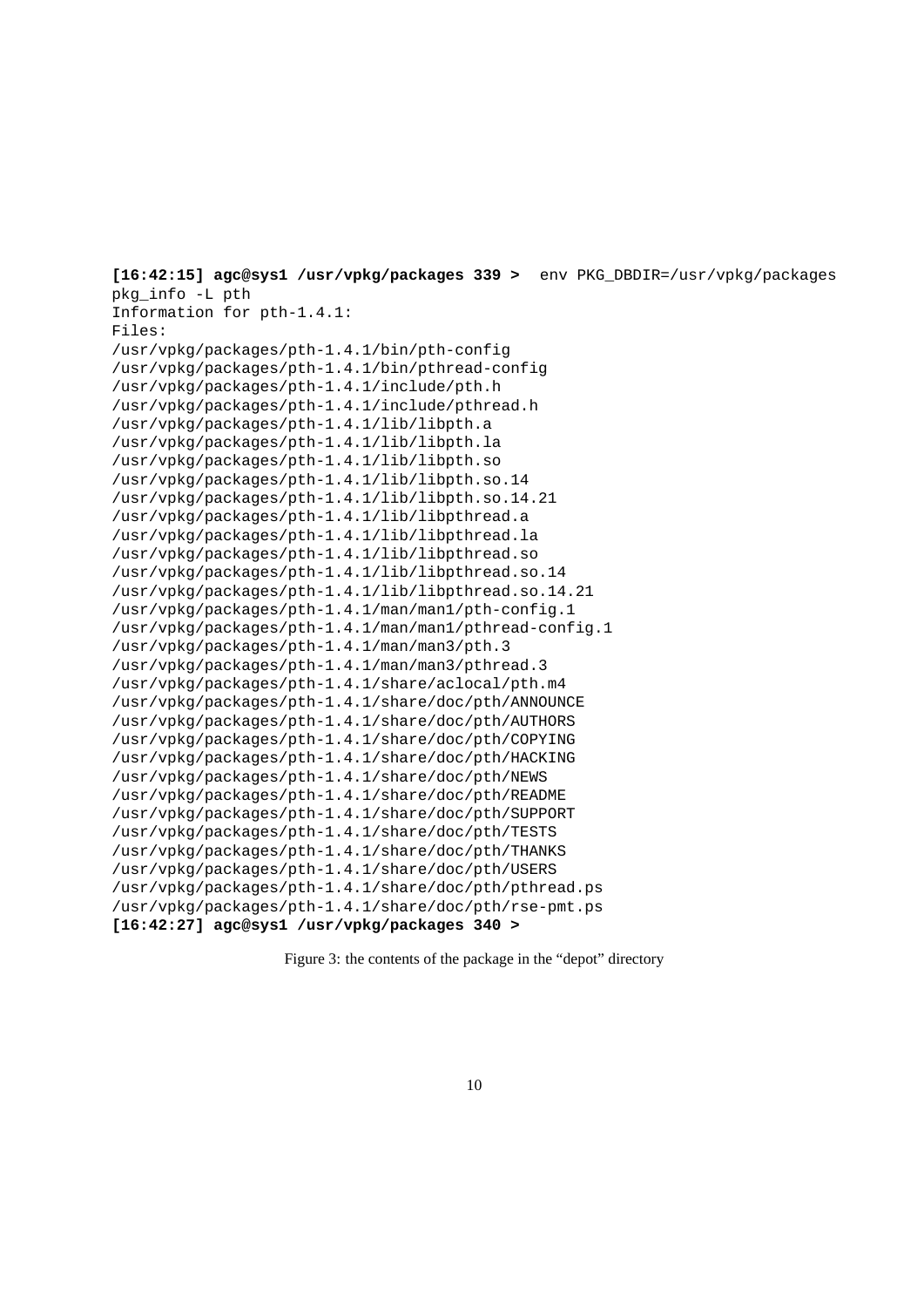**[16:42:27] agc@sys1 /usr/vpkg/packages 340 >** pkg\_info -L pth Information for pth-1.4.1: Files: /usr/vpkg//bin/pth-config /usr/vpkg//bin/pthread-config /usr/vpkg//include/pth.h /usr/vpkg//include/pthread.h /usr/vpkg//lib/libpth.a /usr/vpkg//lib/libpth.la /usr/vpkg//lib/libpth.so /usr/vpkg//lib/libpth.so.14 /usr/vpkg//lib/libpth.so.14.21 /usr/vpkg//lib/libpthread.a /usr/vpkg//lib/libpthread.la /usr/vpkg//lib/libpthread.so /usr/vpkg//lib/libpthread.so.14 /usr/vpkg//lib/libpthread.so.14.21 /usr/vpkg//man/man1/pth-config.1 /usr/vpkg//man/man1/pthread-config.1 /usr/vpkg//man/man3/pth.3 /usr/vpkg//man/man3/pthread.3 /usr/vpkg//share/aclocal/pth.m4 /usr/vpkg//share/doc/pth/ANNOUNCE /usr/vpkg//share/doc/pth/AUTHORS /usr/vpkg//share/doc/pth/COPYING /usr/vpkg//share/doc/pth/HACKING /usr/vpkg//share/doc/pth/NEWS /usr/vpkg//share/doc/pth/README /usr/vpkg//share/doc/pth/SUPPORT /usr/vpkg//share/doc/pth/TESTS /usr/vpkg//share/doc/pth/THANKS /usr/vpkg//share/doc/pth/USERS /usr/vpkg//share/doc/pth/pthread.ps /usr/vpkg//share/doc/pth/rse-pmt.ps **[16:42:41] agc@sys1 /usr/vpkg/packages 340 >**

Figure 4: the contents of the package in the default view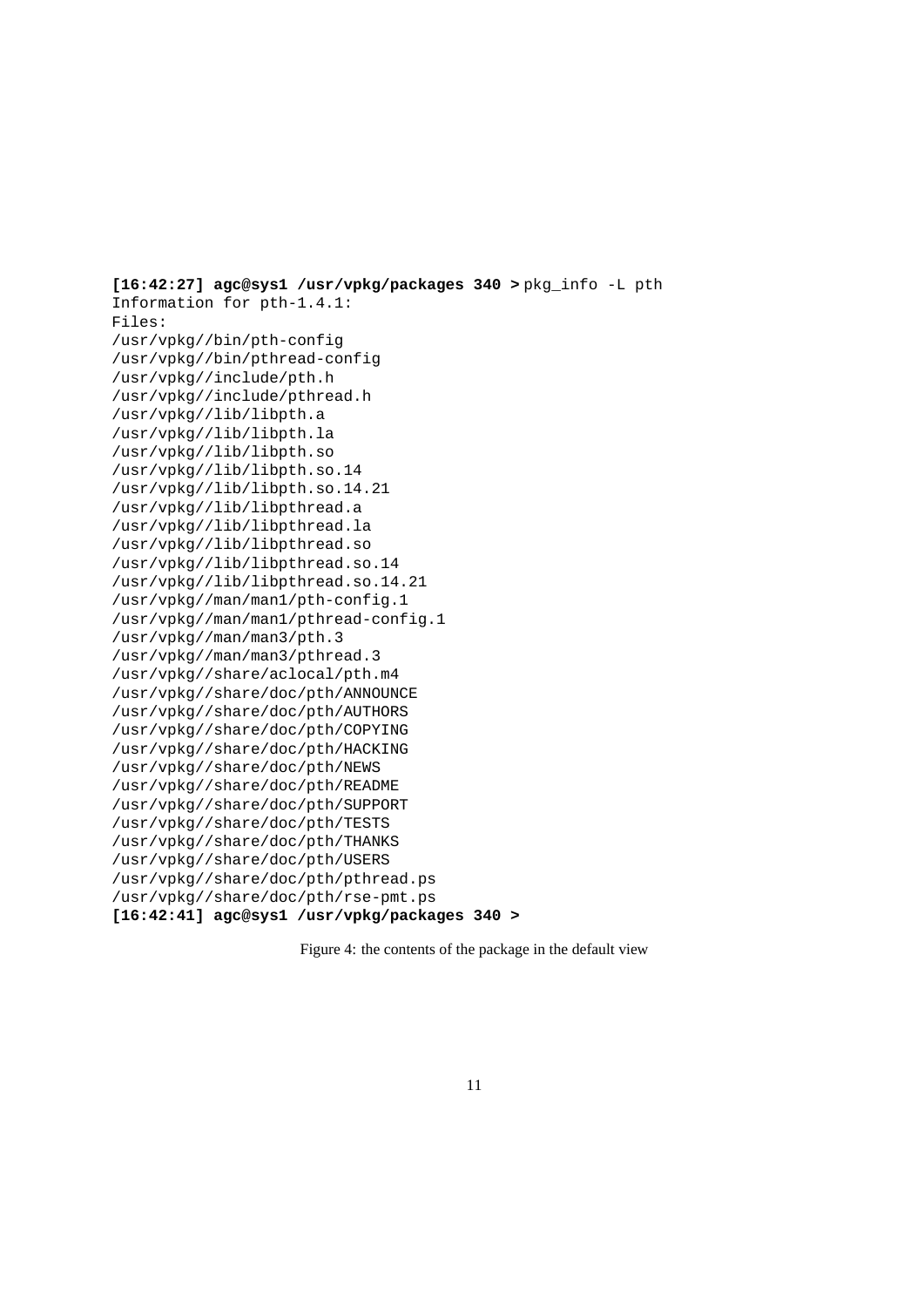**[16:42:41] agc@sys1 /usr/vpkg/packages 341 >** ls -al 'pkg\_info -qL pth' lrwxr-xr-x 1 root wheel 43 Apr 24 09:28 /usr/vpkg//bin/pth-config -> /usr/vpkg/packages/pth-1.4.1/bin/pthconfig lrwxr-xr-x 1 root wheel 47 Apr 24 09:28 /usr/vpkg//bin/pthread-config -> /usr/vpkg/packages/pth-1.4.1/bin/pthread-config lrwxr-xr-x 1 root wheel 42 Apr 24 09:28 /usr/vpkg//include/pth.h -> /usr/vpkg/packages/pth-1.4.1/include/pth.h lrwxr-xr-x 1 root wheel 46 Apr 24 09:28 /usr/vpkg//include/pthread.h -> /usr/vpkg/packages/pth-1.4.1/include/pthread.h lrwxr-xr-x 1 root wheel 41 Apr 24 09:28 /usr/vpkg//lib/libpth.a -> /usr/vpkg/packages/pth-1.4.1/lib/libpth.a lrwxr-xr-x 1 root wheel 42 Apr 24 09:28 /usr/vpkg//lib/libpth.la -> /usr/vpkg/packages/pth-1.4.1/lib/libpth.la lrwxr-xr-x 1 root wheel 42 Apr 24 09:28 /usr/vpkg//lib/libpth.so -> /usr/vpkg/packages/pth-1.4.1/lib/libpth.so<br>lrwxr-xr-x 1 root wheel 45 Apr 24 09:28 /usr/vpkg//lib/libpth.so.14 -> /usr/vpkg/packages/pth-1.4.1/lib/libpth.so.14 lrwxr-xr-x 1 root wheel 48 Apr 24 09:28 /usr/vpkg//lib/libpth.so.14.21 -> /usr/vpkg/packages/pth-1.4.1/lib/libpth.so.14.21 lrwxr-xr-x 1 root wheel 45 Apr 24 09:28 /usr/vpkg//lib/libpthread.a -> /usr/vpkg/packages/pth-1.4.1/lib/libpthread.a lrwxr-xr-x 1 root wheel 46 Apr 24 09:28 /usr/vpkg//lib/libpthread.la -> /usr/vpkg/packages/pth-1.4.1/lib/libpthread.la lrwxr-xr-x 1 root wheel 46 Apr 24 09:28 /usr/vpkg//lib/libpthread.so -> /usr/vpkg/packages/pth-1.4.1/lib/libpthread.so lrwxr-xr-x 1 root wheel 49 Apr 24 09:28 /usr/vpkg//lib/libpthread.so.14 -> /usr/vpkg/packages/pth-1.4.1/lib/libpthread.so.14 lrwxr-xr-x 1 root wheel 52 Apr 24 09:28 /usr/vpkg//lib/libpthread.so.14.21 -> /usr/vpkg/packages/pth-1.4.1/lib/libpthread.so.14.21 lrwxr-xr-x 1 root wheel 50 Apr 24 09:28 /usr/vpkg//man/man1/pth-config.1 -> /usr/vpkg/packages/pth-1.4.1/man/man1/pth-config.1 lrwxr-xr-x 1 root wheel 54 Apr 24 09:28 /usr/vpkg//man/man1/pthread-config.1 -> /usr/vpkg/packages/pth-1.4.1/man/man1/pthread-config.1 lrwxr-xr-x 1 root wheel 43 Apr 24 09:28 /usr/vpkg//man/man3/pth.3 -> /usr/vpkg/packages/pth-1.4.1/man/man3/pth.3 lrwxr-xr-x 1 root wheel 47 Apr 24 09:28 /usr/vpkg//man/man3/pthread.3 -> /usr/vpkg/packages/pth-1.4.1/man/man3/pthread.3 lrwxr-xr-x 1 root wheel 49 Apr 24 09:28 /usr/vpkg//share/aclocal/pth.m4 -> /usr/vpkg/packages/pth-1.4.1/share/aclocal/pth.m4 lrwxr-xr-x 1 root wheel 51 Apr 24 09:28 /usr/vpkg//share/doc/pth/ANNOUNCE -> /usr/vpkg/packages/pth-1.4.1/share/doc/pth/ANNOUNCE lrwxr-xr-x 1 root wheel 50 Apr 24 09:28 /usr/vpkg//share/doc/pth/AUTHORS -> /usr/vpkg/packages/pth-1.4.1/share/doc/pth/AUTHORS lrwxr-xr-x 1 root wheel 50 Apr 24 09:28 /usr/vpkg//share/doc/pth/COPYING -> /usr/vpkg/packages/pth-1.4.1/share/doc/pth/COPYING lrwxr-xr-x 1 root wheel 50 Apr 24 09:28 /usr/vpkg//share/doc/pth/HACKING -> /usr/vpkg/packages/pth-1.4.1/share/doc/pth/HACKING lrwxr-xr-x 1 root wheel 47 Apr 24 09:28 /usr/vpkg//share/doc/pth/NEWS -> /usr/vpkg/packages/pth-1.4.1/share/doc/pth/NEWS lrwxr-xr-x 1 root wheel 49 Apr 24 09:28 /usr/vpkg//share/doc/pth/README -> /usr/vpkg/packages/pth-1.4.1/share/doc/pth/README lrwxr-xr-x 1 root wheel 50 Apr 24 09:28 /usr/vpkg//share/doc/pth/SUPPORT -> /usr/vpkg/packages/pth-1.4.1/share/doc/pth/SUPPORT lrwxr-xr-x 1 root wheel 48 Apr 24 09:28 /usr/vpkg//share/doc/pth/TESTS -> /usr/vpkg/packages/pth-1.4.1/share/doc/pth/TESTS lrwxr-xr-x 1 root wheel 49 Apr 24 09:28 /usr/vpkg//share/doc/pth/THANKS -> /usr/vpkg/packages/pth-1.4.1/share/doc/pth/THANKS lrwxr-xr-x 1 root wheel 48 Apr 24 09:28 /usr/vpkg//share/doc/pth/USERS -> /usr/vpkg/packages/pth-1.4.1/share/doc/pth/USERS lrwxr-xr-x 1 root wheel 53 Apr 24 09:28 /usr/vpkg//share/doc/pth/pthread.ps -> /usr/vpkg/packages/pth-1.4.1/share/doc/pth/pthread.ps lrwxr-xr-x 1 root wheel 53 Apr 24 09:28 /usr/vpkg//share/doc/pth/rse-pmt.ps -> /usr/vpkg/packages/pth-1.4.1/share/doc/pth/rse-pmt.ps **[16:43:05] agc@sys1 /usr/vpkg/packages 342 >**

Figure 5: the target symbolic links of the package view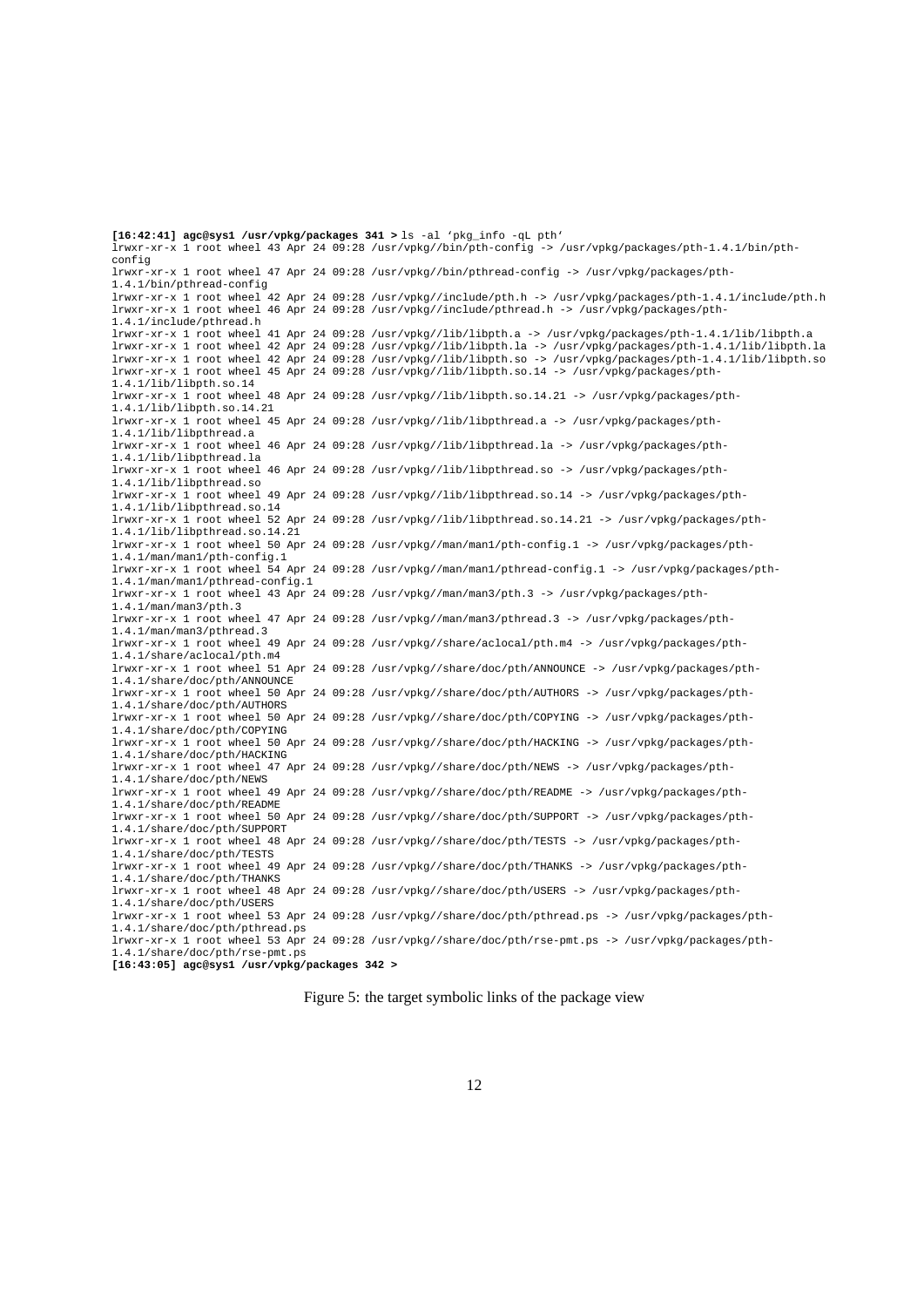- 4. whilst continuing to use the existing pkg\_install tools, and
- 5. to provide support for dynamic packing lists

and, quite unexpectedly, other advantages were gained:

- 1. it is immediately obvious to which package a file or directory belongs
- 2. many additional views can be built up package views are scalable
- 3. pkg delete $(1)$  deletes links in the views as well as the package itself
- 4. multiple conflicting packages (not just multiple versions of one package) can be installed at the same time
- 5. development packages can be tested and evaluated on the same machine on which they will eventually run

This is portable to any system on which pkgsrc runs - NetBSD, Solaris, Darwin, and Linux. FreeBSD, Irix, Digital Unix and HP/UX are currently in the works, although the generic bootstrap kit should work on any POSIX-compliant system.

Users can migrate to package views simply by setting an /etc/mk.conf variable definition. For cleanliness, it would be better to move to a complete package views system at one time, and so a pkgsrc flag day is on the cards. In reality, the current "overwrite" functionality and "pkgviews" functionality can coexist until such time as migration to package views has taken place.

In all, the package views approach is scalable in practice (see similar papers on the infrastructure.org web site http://www.infrastructure.org/, and from experience of other highly-experienced system administrators).

# **9 Disadvantages**

Of course, there are disadvantages to this approach:

1. Some people think that the linkfarms are unruly, unsightly and ugly.

2. A minimal amount of extra space is used to provide the linkfarm. The early versions of package views had code to use "hard" links rather than symbolic links to achieve the same effect. This was possible, since it is highly likely that a file and its link will reside on the same file system. Where this approach failed was in configuration files, which may be edited by people using popular editors which create a new file rather than a "hard" link to a file when the editing session is saved. In all, however, some extra space is used to store the symbolic link information, but, in the whole scheme of things, with falling disk costs and increasing disk capacities, it is no more than a fraction of a percentage of the total disk space used, and so can be discounted for all practical purposes.

In all, with different versions of packages to be installed side by side, more disk space in general will be needed (this is more of a consequence than a disadvantage), which may not always be appropriate (NetBSD still runs on a number of systems, like the VAX and acorn26, where directly attached disk space is at a premium). One suggestion for this is to use NFS or cheaper, mass-produced IDE discs (where possible).

# **10 Conclusions**

The advantages of being able to have two different versions of a package installed at any one time are immense. It is now possible to try out new versions of packages without compromising the existing version. The move to dynamic packing lists will simplify pkgsrc entry creation for everyone, and reduce the amount of maintenance which has to be performed on the current packages, including all the special cases for different operating systems and object formats. In addition, package views allow us to detect conflicts at package install time, rather than by specifying this as a static definition in a package Makefile, and resolve the conflicts in a non-destructive way. The existing package tools can continue to be used, and the symbolic link farms, whilst ugly, give an immediate idea of the package to which a file entry belongs. Whilst using package views, a direct increase in the amount of disk space which will be used is only to be expected. The utility value of the advantages far outweigh the disadvan